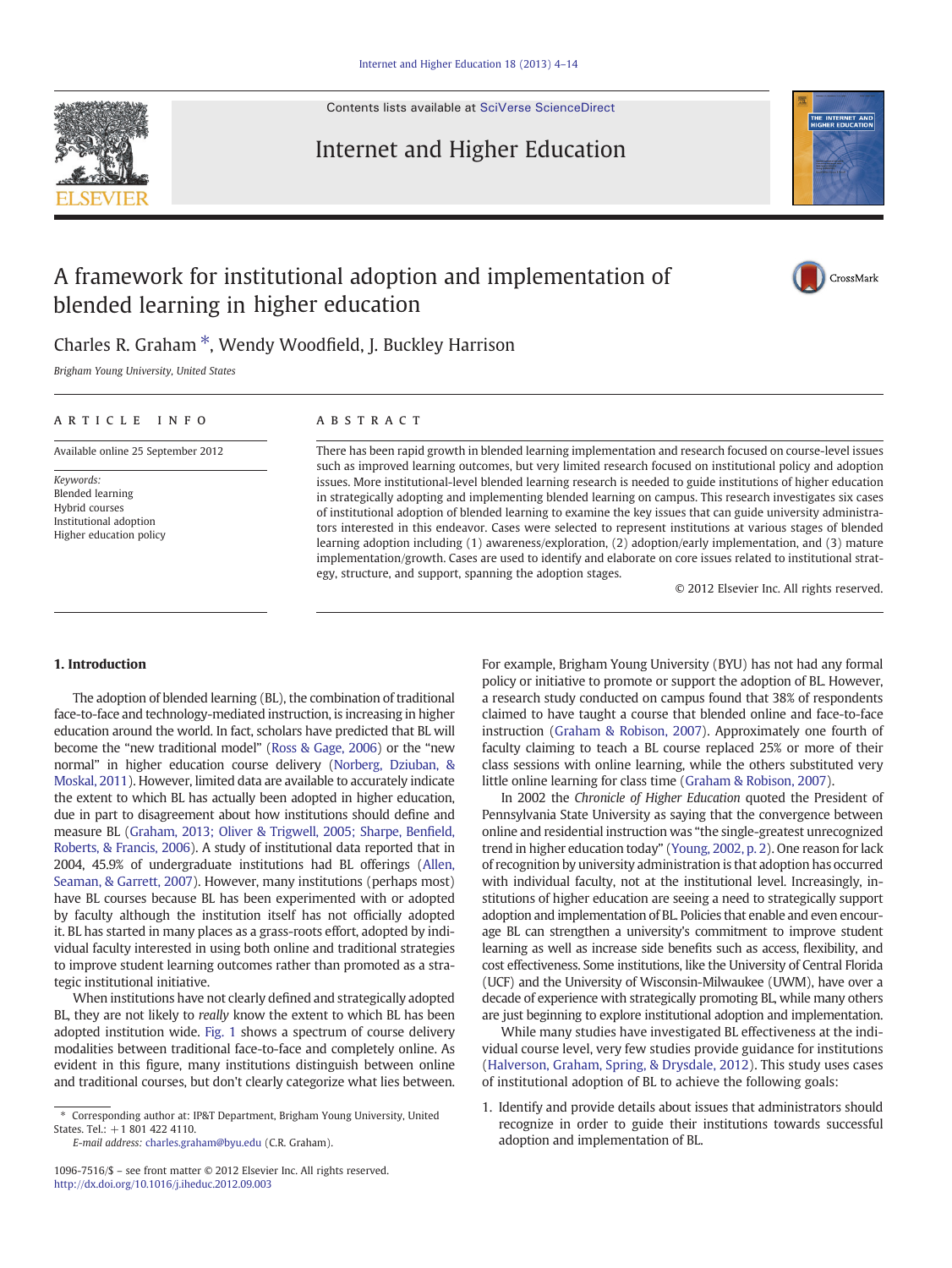<span id="page-1-0"></span>

Fig. 1. Spectrum of course-delivery modalities in higher education.

2. Identify some markers related to institutional strategy, structure, and support that would allow administrators to gauge their progress towards institutionalizing BL.

#### 2. Key BL policy issues in the literature

The research on adoption looks at how individuals and organizations accept and implement new innovations. [Rogers \(2003\)](#page-9-0) Diffusion of Innovation, a seminal work on the innovation process, outlines five general stages:

- (1) Agenda-setting. Identifying organizational challenges that create a need for innovation
- (2) Matching. Identifying an innovation that addresses the organizational challenge
- (3) Redefining/Restructuring. Modifying the innovation to fit the organization and reconfiguring organizational structures
- (4) Clarifying. Stabilizing the relationship between the innovation and the organization
- (5) Routinizing. Making the innovation a normal part of the organization's activities

[Rogers \(2003\)](#page-9-0) has identified a similar process for individuals' adoption of innovations.

In her work looking at institutional adoption of online learning, [Casanovas \(2010\)](#page-9-0) found that innovation adoption models often focus on individual or organizational adoption without describing the transition from individual implementation to institutionalization. Individual faculty members might have strategic reasons to adopt a BL approach that are similar to or different from those of the institution. A disconnect between top-down policy and bottom-up culture can inhibit the growth of an innovation like online instruction or BL even when the both the organization and individuals are in favor of the innovation [\(Casanovas,](#page-9-0) [2011](#page-9-0)).

In this review of the literature, we developed a list of policies dealing with BL. We narrowed it specifically to institutional policies regarding adoption and implementation and organized it into three categories used later in the study: strategy, structure, and support.

## 2.1. Blended learning strategy

[Garrison and Kanuka \(2004\)](#page-9-0) noted that a clear institutional direction and policy are vital to successfully adopting a BL initiative. They also suggested that institutions might want to convene a task force to strategically address issues, challenges, and opportunities that emerge during implementation. [Niemiec and Otte \(2009\)](#page-9-0) discussed the need to clearly determine how BL helps the institution meet its mission and goals, providing several examples of how an institution might use BL to overcome barriers to its core goals. The literature has also emphasized the importance of sufficient funding and time to achieve the desired outcomes of a BL initiative [\(Piper, 2010; Rossett, Douglis, &](#page-9-0) [Frazee, 2003\)](#page-9-0).

#### 2.2. Blended learning structure

The literature provides some insight into institutional technological and policy structures that impact the adoption and implementation of BL.

#### 2.2.1. Technology

Once a clear policy direction is in place, an institution must establish the necessary physical and technological infrastructure ([Garrison &](#page-9-0) [Kanuka, 2004](#page-9-0)), which may include elements such as computers and other hardware, internet access, and necessary software ([Powell, 2011](#page-9-0)). In [Powell's \(2011\)](#page-9-0) case study of New Zealand secondary schools, interviewees reported that one of the greatest barriers to e-learning implementation was a lack of technological infrastructure. This deficit may be greatly influenced by institutional leaders' concerns regarding the cost of establishing and maintaining such an infrastructure. While variations in quality and efficiency make it difficult to assign a single price to implementing BL models, [Battaglino, Haldeman, and Laurans \(2012\)](#page-9-0) compared the cost of implementation to that of an improvement on utilizing the traditional model. Their research study measured the cost of faculty and administration, class content, technology, school operations, student services, and researchers. The study estimated that schools following the traditional teaching model may actually spend substantially more per pupil than schools utilizing the BL models they examined. The costs associated with establishing the necessary technological infrastructure are mitigated by the greater costs saved by reduction of faculty and administration [\(Battaglino et al., 2012](#page-9-0)).

#### 2.2.2. Ownership

With the increase of open education resources and the easy sharing of materials enabled by the internet, ownership of intellectual property is an issue in BL implementation [\(Wallace & Young, 2010](#page-10-0)). Policies need to be established up front regarding ownership and accessibility of materials. Since the term BL is difficult to define, institutional policy and support regarding ownership should be contextualized and specific [\(Sharpe et al., 2006](#page-9-0)).

#### 2.2.3. Definitions and seat time

Many institutions define BL by classroom seat time being replaced with online instruction ([Graham, 2013; Picciano, 2009](#page-9-0)). The issue of seat time and credit hours has recently become a major area of focus [\(Piper, 2010; Wallace & Young, 2010; Watson, Murin, Vashaw, Gemin,](#page-9-0) [& Rapp, 2010](#page-9-0)). [Piper \(2010\)](#page-9-0) discovered that one of the most important policy issues to address is a change in focus from time-based to masterybased performance measures of student progress. [Wallace and Young](#page-10-0) [\(2010\)](#page-10-0) supported this assertion by proposing that "policies will need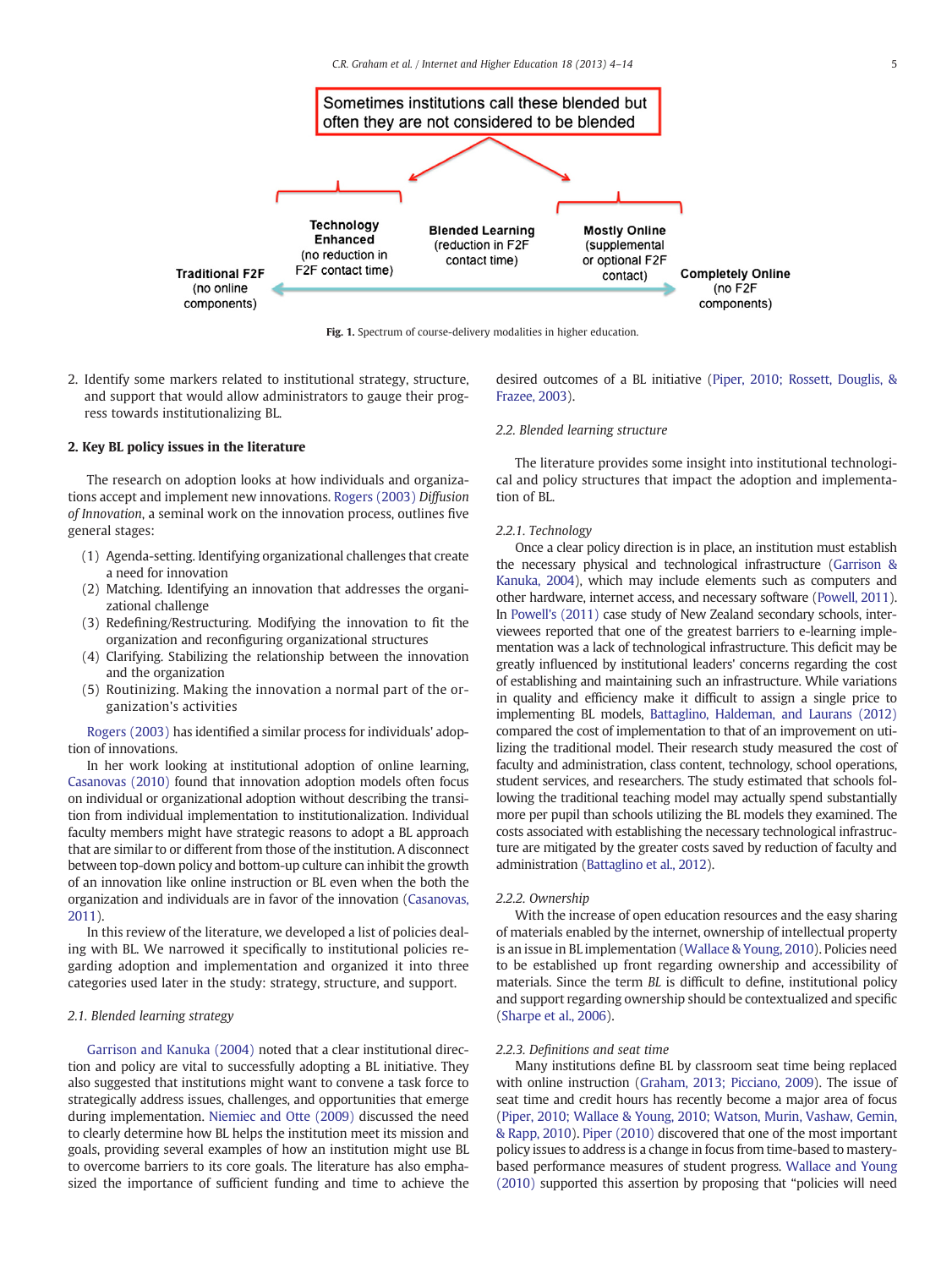to be updated to provide the criteria and process whereby classroom contact hours may be reduced when some teaching components are moved online" (p. 5).

#### 2.2.4. Incentives

Along with developing the infrastructure and internal guidelines for a BL strategy, providing incentives for adoption by faculty and staff has been shown to increase the chances of a successful implementation [\(Garrison & Kanuka, 2004; Martin, 2003; Shea, 2007;](#page-9-0) [Watson et al., 2010\)](#page-9-0). [Shea \(2007\)](#page-9-0) reported that most faculty are motivated to teach online if they feel it is a condition of their employment and if there is a possibility for material incentive. Shea also noted that issues of tenure and promotion, salary, and perceived value of online teaching by administrators contribute to a lack of motivation to teach online. [Martin \(2003\)](#page-9-0) offered several recommendations for incentives, including financial compensation, release time, and equipment. Martin emphasized that faculty perceive online course preparation and delivery time to be greater than with traditional courses. Therefore, institutions should re-evaluate the compared weight of blended courses and those taught traditionally in the classroom.

Broader incentives that add to the success of a BL strategy include funding allocations for BL development [\(Garrison & Kanuka, 2004;](#page-9-0) [Martin, 2003; Watson et al., 2010](#page-9-0)). [Garrison and Kanuka \(2004\)](#page-9-0) suggested that an innovation fund be created to provide financial support and incentives to faculty and departments that initiate BL course transformations.

# 2.2.5. Evaluation

To evaluate BL courses may require several new programs [\(Garrison &](#page-9-0) [Kanuka, 2004; Piper, 2010; Sharpe et al., 2006; Watson et al., 2010\)](#page-9-0). [Piper's \(2010\)](#page-9-0) results showed that having states set quality standards and accountability measures for online programs was not only highly feasible but also highly important to educators. [Watson et al. \(2010\)](#page-10-0) proposed a move "from inputs-based measures of quality toward measuring outputs in terms of student opportunities and achievement" (p. 44). An institutional policy on which standards and outcomes should be evaluated and how the evaluation should be conducted is important to judging the value of a BL strategy.

[Garrison and Kanuka \(2004\)](#page-9-0) went on to say that systematic evaluation of satisfaction and success of a new blended course in terms of the teaching, learning, technology, and administration is important to any BL implementation. [Sharpe et al. \(2006\)](#page-9-0) called attention to the importance of promoting and disseminating these evaluation results to other stakeholders. In their study, three institutions listed issues around communication as critical success factors.

#### 2.3. Blended learning support

[Martin \(2003\)](#page-9-0) stressed that instructors who are creating online courses need pedagogical and technological professional development. Similarly, professional development in blended or online learning pedagogy is recognized by the literature as important to proper BL implementation [\(Al-Sarrani, 2010; Nason, 2008; Piper, 2010; Schneider,](#page-9-0) [2010](#page-9-0)). Some guidelines for professional development are (1) focusing on the proper use of educational technologies [\(Schneider, 2010](#page-9-0)), (2) providing experiences with online coursework from a student perspective [\(Piper, 2010\)](#page-9-0), (3) guiding faculty to understand which classes are best suited for a blended option [\(Garrison & Kanuka, 2004; Picciano, 2006\)](#page-9-0), and (4) exposing faculty to prototype projects that have proven successful [\(Garrison & Kanuka, 2004; Picciano, 2006](#page-9-0)).

# 3. Approach/Methodology

The purpose of this study was to explore issues surrounding the adoption and implementation of BL policies in institutions of higher education. In addition, this study sought to offer an initial framework for analyzing the degree to which institutions have adopted and implemented such policies. To realize these research objectives, we used a case study methodology [\(Yin, 2003\)](#page-10-0). Case studies are appropriate when a researcher seeks to study a hypothesis regarding a class of people, organizations, programs, or policies by examining a specific case from that class [\(Merriam, 1998\)](#page-9-0).

#### 3.1. Case selection

Institutions of higher education have implemented BL policies to differing degrees. We determined we would examine institutions that spanned the adoption/implementation spectrum, from institutions early in the adoption process to institutions with very mature BL implementations. To achieve this objective, we employed purposive sampling by selecting cases known to have achieved varying degrees of BL implementation.

Initially, we considered using Brigham Young University's three institutions, BYU's main campus in Provo Utah (BYU), BYU-Idaho (BYU-I), and BYU-Hawaii (BYU-H), as the three primary cases because of their similar institutional missions and different approaches to blended and online learning. However, the BYU institutions are all fairly early in the adoption process, and our study would benefit from including institutions featuring higher stages of adoption. Accordingly, we selected several institutions featuring mature and well known BL programs (UCF and UWM), as well as a BYU peer institution (UVU) in Utah that has been developing their BL programs for several years. Table 1 provides some basic demographic information on each of these institutions taken from The Carnegie Classification of Institutions of Higher Education.

#### 3.2. Data collection

Interviews were the primary method of data collection. In spring of 2012, we conducted semi-structured telephone interviews with administrators at institutions of higher learning. The 35–75 minute sessions allowed researchers to explore perceptions, feelings, and attitudes of participants and explore a broader range of topics than more structured interviews [\(Fontana & Frey, 2000\)](#page-9-0). All interviews were recorded for analysis.

#### Table 1

Case demographics adapted from The Carnegie Classification of Institutions of Higher Education (The Carnegie classifi[cation of institutions of higher learning, 2010\)](#page-10-0).

| Institution | Carnegie classification |          |                           |                 |                          |                        | Years of BL |
|-------------|-------------------------|----------|---------------------------|-----------------|--------------------------|------------------------|-------------|
|             | Control                 | Students | Enrollment Profile        | Size            | Setting                  | Type                   |             |
| <b>UCF</b>  | Public                  | 53,401   | High undergraduate        | Large four-year | Primarily nonresidential | Very high research     | 17          |
| <b>UWM</b>  | Public                  | 30.418   | High undergraduate        | Large four-year | Primarily nonresidential | High research          |             |
| BYU-I       | Private                 | 14.944   | Exclusively undergraduate | Large four-year | Primarily nonresidential | Baccalaureate colleges | $1 - 2$     |
| UVU         | Public                  | 28.765   | Very high undergraduate   | Large four-year | Primarily nonresidential | Baccalaureate colleges |             |
| <b>BYU</b>  | Private                 | 34.130   | Very high undergraduate   | Large four-year | Primarily nonresidential | High research          | <b>NA</b>   |
| BYU-H       | Private                 | 2586     | Exclusively undergraduate | Small four-year | Highly residential       | Baccalaureate colleges | <b>NA</b>   |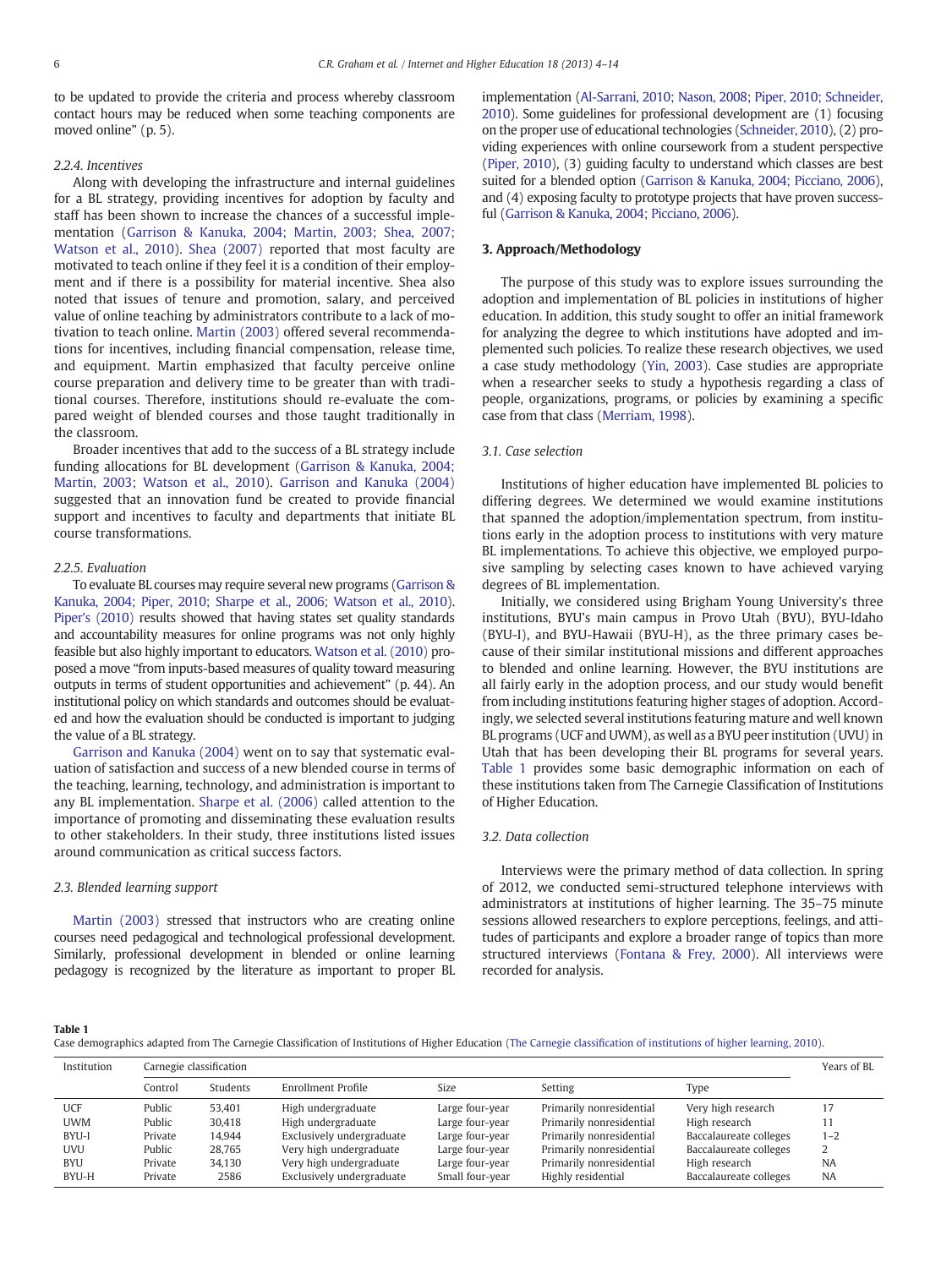We interviewed an employee at each institution who had substantial first-hand knowledge and experience regarding the institution's stance on and relative implementation of BL policies. Interviewees included a vice-provost, a director of distance learning, and administrators overseeing their respective institutional BL initiatives. Our interview protocol is included as [Appendix A](#page-7-0). Interviewees provided documents regarding their institutions' written policies and procedures regarding BL, including approval forms, published guidelines, and websites, helping us better understand their BL implementation.

### 3.3. Data analysis

As the researchers were the primary participants in gathering and analyzing the data, their experiences, skills, and biases that may impact data collection or interpretation should be considered [\(Merriam, 1998](#page-9-0)). The investigators used constant comparison methodology to do a thematic analysis, typically done by comparing data sets from particular cases: interviews, field notes, or documents. After reviewing the interview transcripts, they analyzed and compared the data to identify themes, patterns, and tentative categories regarding the stage of BL implementation [\(Lincoln & Guba, 1985\)](#page-9-0).

During data analysis, the authors ensured trustworthiness of the qualitative inquiry by observing standards of credibility and transferability [\(Lincoln & Guba, 1985](#page-9-0)). To be credible, a study must be plausible to critical readers and approved by those providing data. The authors sustained credibility with triangulation, member checks, and peer debriefing. Triangulation was accomplished by referring to multiple sources of information, including pertinent literature, semistructured interviews, and institutional documents. After information compilation, the authors engaged in member checking by asking interviewees to review and verify the accuracy of the authors' work. Further, the authors debriefed with disinterested peers by meeting to review data collection methods, analysis, and conclusions.

The authors also sought to promote transferability, readers' ability to apply findings from one context to other contexts or settings. The authors sought to promote transferability by providing accurate institutional data (context), as well as rich descriptions of the themes and related institutional data.

#### 4. BL adoption framework

### 4.1. BL adoption framework: stages and categories

Findings from the research were organized into three broad categories: strategy, structure, and support. Descriptions of these three categories and the related subthemes can be found in Table 2.

- Strategy was comprised of issues relating to the overall design of BL, such as definition of BL, forms of advocacy, degree of implementation, purposes of BL, and policies surrounding it.
- Structure included issues relating to the technological, pedagogical, and administrative framework facilitating the BL environment, including governance, models, scheduling structures, and evaluation.
- Support was involved with issues relating to the manner in which an institution facilitates the implementation and maintenance of its BL design, incorporating technical support, pedagogical support, and faculty incentives.

Themes within the three categories were also differentiated across three stages of adoption to show how institutions move from interest in BL towards a mature institutionalization of it:

- Stage 1, awareness/exploration, is characterized by no institutional strategy regarding BL, but an institutional awareness of and limited support for individual faculty exploring ways in which they may employ BL techniques in their classes.
- Stage 2, adoption/early implementation, is characterized by institutional adoption of BL strategy and experimentation with new policies and practices to support its implementation.
- Stage 3, mature implementation/growth, is characterized by well-established BL strategies, structure, and support that are integral to university operations.

The following sections in the paper will use data and quotations provided by interviewees from the institutional cases to describe how

Table 2

Matrix representing the categories and stages in the BL adoption framework used to organize the findings of this study.

| Category         | Stage 1-Awareness/Exploration                 | Stage 2-Adoption/Early implementation                                                      | Stage 3-Mature implementation/growth                                                         |
|------------------|-----------------------------------------------|--------------------------------------------------------------------------------------------|----------------------------------------------------------------------------------------------|
| <b>Strategy</b>  |                                               |                                                                                            |                                                                                              |
| Purpose          | Individual faculty/administrators informally  | Administrators identify purposes to motivate                                               | Administrative refinement of purposes for continued                                          |
|                  | identify specific BL benefits                 | institutional adoption of BL                                                               | promotion and funding of BL                                                                  |
| Advocacy         | Individual faculty and administrators         | BL formally approved and advocated by university                                           | Formal BL advocacy by university administrators and                                          |
|                  | informally advocate                           | administrators                                                                             | departments/colleges                                                                         |
| Implementation   | Individual faculty members implementing       | Administrators target implementation in high impact                                        | Departments/colleges strategically facilitate                                                |
|                  | BI.                                           | areas and among willing faculty                                                            | wide-spread faculty implementation                                                           |
| Definition       | No uniform definition of BL proposed          | Initial definition of BL formally proposed                                                 | Refined definition of BL formally adopted                                                    |
| Policy           | No uniform BL policy in place                 | Tentative policies adopted and communicated to<br>stakeholders, policies revised as needed | Robust policies in place with little need for revision,<br>high level of community awareness |
| <b>Structure</b> |                                               |                                                                                            |                                                                                              |
| Governance       | No official approval or implementation        | Emerging structures primarily to regulate and                                              | Robust structures involving academic unit leaders for                                        |
|                  | system                                        | approve BL courses                                                                         | strategic decision making                                                                    |
| Models           | No institutional models established           | Identifying and exploring BL Models                                                        | General BL models encouraged not enforced                                                    |
| Scheduling       | No designation of BL courses as such in       | Efforts to designate BL courses in registration/catalog                                    | BL designations or modality metadata available in                                            |
|                  | course registration/catalog system            | system                                                                                     | registration/catalog system                                                                  |
| Evaluation       | No formal evaluations in place addressing BL  | Limited institutional evaluations addressing BL learn-                                     | Evaluation data addressing BL learning outcomes                                              |
|                  | learning outcomes                             | ing outcomes                                                                               | systematically reviewed                                                                      |
| <b>Support</b>   |                                               |                                                                                            |                                                                                              |
| Technical        | Primary focus on traditional classroom        | Increased focus on BL/online technological support for                                     | Well established technological support to address BL/                                        |
|                  | technological support                         | faculty and students                                                                       | online needs of all stakeholders                                                             |
| Pedagogical      | No course development process in place        | Experimentation and building of a formal course<br>development process                     | Robust course development process established and<br>systematically promoted                 |
| Incentives       | No identified faculty incentive structure for | Exploration of faculty incentive structure for faculty                                     | Well-established faculty incentive structure for                                             |
|                  | implementation                                | training and course development                                                            | systematic training and implementation                                                       |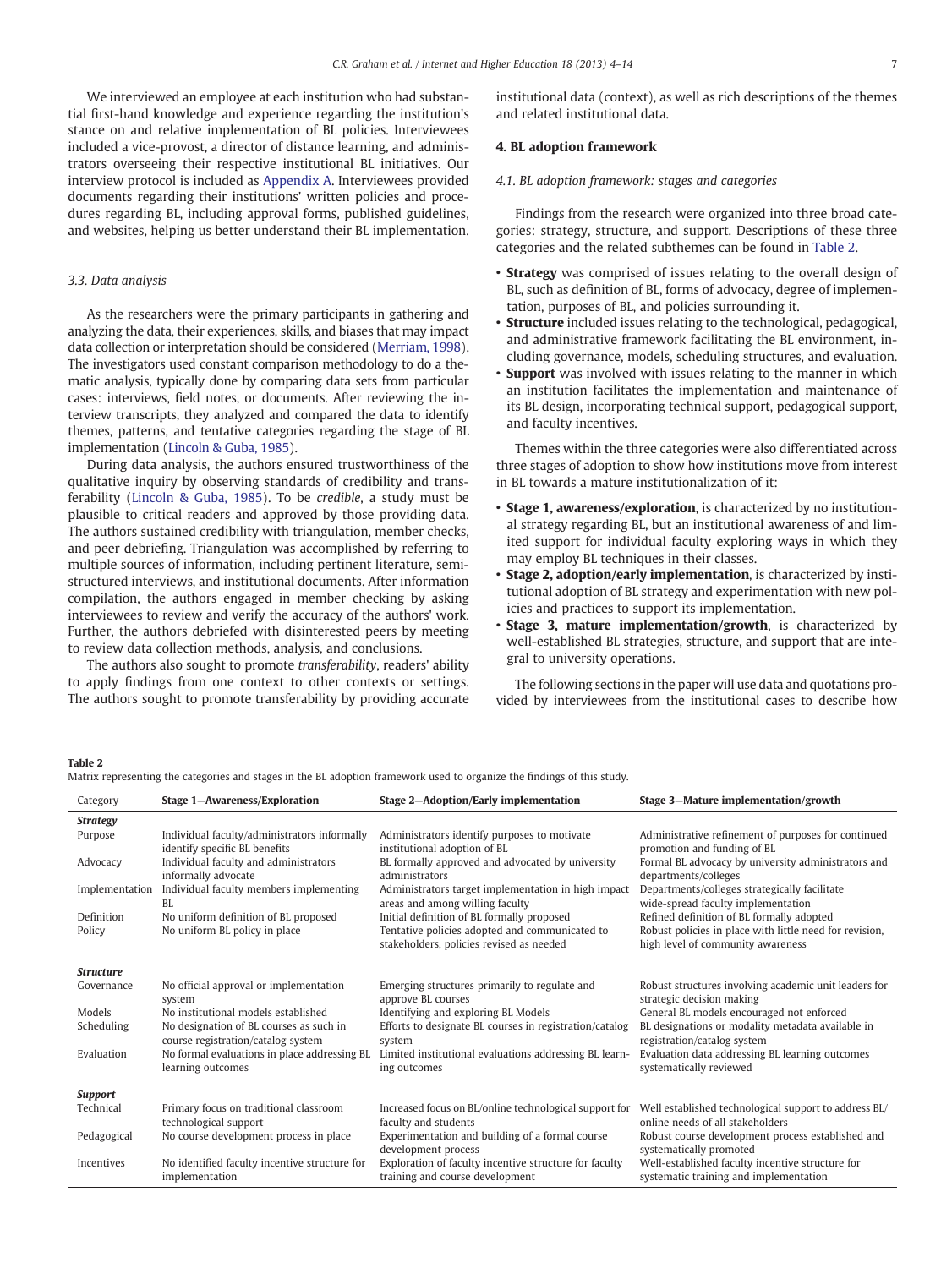patterns of institutional strategy, structure, and support evolve as an institution matures in its implementation of BL. While the individual cases we examined developed the three implementation categories strategy, structure, and support—at basically the same rate, this may not be true of all institutions. For example, a single institution may feature strategy at the adoption and early implementation stage, and an awareness and exploration stage during support.

Data for institutions at Stages 2 and 3 are more robust than data for institutions at Stage 1 due to more activity occurring at schools featuring a more developed stage of BL implementation. Fig. 2 shows our view of how the six cases align along the BL adoption spectrum, with two institutions in each stage.

### 4.2. Stage 1 cases: awareness and exploration

BYU and BYU-H are institutions at the awareness and exploration stage. Neither has formally adopted BL on campus, though both have institutionalized online learning. BYU has many faculty who are implementing BL in their own ways in their own contexts [\(Graham &](#page-9-0) [Robison, 2007](#page-9-0)). BYU-H has no official connection between the online initiative and BL, though faculty who are involved in online learning promote online methods to their peers for use in traditional classes.

#### 4.2.1. Strategy

No uniform definition of BL has been adopted at either of the Stage 1 institutions. A BL study conducted at BYU showed that individual faculty members had a wide range of ideas about what constitutes BL [\(Graham & Robison, 2007](#page-9-0)). They are implementing BL on their own terms using an eclectic set of models specifically targeted to their own course contexts. Adoption has increased in colleges like the Marriott School of Management and the David O. McKay School of Education, where faculty advocates have shared successful models with peers.

Some high level administrators at both institutions are interested in exploring BL as a way to meet institutional goals. A high-level administrator at BYU-H has expressed his opinion that "hybrid is really the best model for education." BYU has identified specific institutional goals that could be supported by adopting BL. The central administration recently commissioned a task force to examine the potential uses of BL and other options for meeting those specific goals, but decisions have not been made. While high level administrators at both institutions are capable of providing institutional leadership for BL adoption and implementation, their advocacy is currently informal.

#### 4.2.2. Structure

Stage 1 institutions lack many of the structures created at institutions that have formally adopted BL: for example formal governance structure or models to approve or guide the implementation of BL. As BL has not been formally defined at BYU and BYU-H, no catalog designation communicates to students that a course will be taught in a blended modality. Students receive the scheduling information from faculty at the beginning of the semester or from peers who have previously taken the course. Thus students are not able to use the increased flexibility in planning their schedules, and the university is not able to make efficient use of its classroom space, with rooms across campus scheduled but empty when the BL course is meeting online.

Finally, both Stage 1 institutions have established learning management systems (LMS) and online access to critical university services. A solid technology infrastructure which supports university operations allows faculty to offer blended courses even though the institutions have not formally adopted BL initiatives.

#### 4.2.3. Support

Faculty at BYU and BYU-H who are interested in blending their courses have access to an array of technical and pedagogical support available through teaching and learning centers charged with helping faculty who want to use technology in their classrooms. However, the support is not specifically geared towards helping faculty create blended courses, navigating the pedagogical decisions of what is best done face to face and what can best be done online. So faculty who draw upon the support must have high individual motivation and vision to channel the support available towards their own design goals. Similarly, administrative support and encouragement to pursue BL are limited, and faculty members adopt BL for their own reasons.

These institutions do not offer incentives for blending, and in some cases disincentives may be perceived. For example, one faculty member expressed a concern that student ratings might go down for a semester as he figured out how to blend effectively. Other disincentives include the extra time and effort required to create online instruction, as well as the concern that making a course more efficient might provide rationale for the institution to increase faculty course loads or eliminate FTE. While no institutional incentives have encouraged faculty to explore blended options, one academic unit at BYU piloted a program providing a modest professional development stipend to faculty to develop a blended course and formatively evaluate its effectiveness in achieving learning outcomes over three consecutive semesters. Structures for learning about BL at Stage 1 institutions are predominantly informal and "faculty grown." BYU-H faculty engage in well attended brown-bag lunches where colleagues demonstrate their teaching innovations. Similarly, at BYU most learn about BL through informal faculty networks.

#### 4.3. Stage 2 cases: adoption/early implementation

BYU-I and UVU are institutions that are both at the adoption and early implementation stage. Both have formally adopted BL within the past few years. BYU-I has started transitioning evening courses into a blended format. In addition, BYU-I helps professors who apply for assistance in this process. At UVU, a university "hybrid teaching initiative" is in place to assist professors in the transition.

#### 4.3.1. Strategy

UVU started their hybrid teaching initiative in 2010. Movement in this direction actually began in 2003 with attempts of the Distance Education division to motivate more resistant faculty to move towards teaching online courses. Administrators felt that blended courses might be a more appealing stepping-stone towards teaching courses fully online. The efforts were not successful because the incentive system for development of online courses could not be used to pay faculty to develop

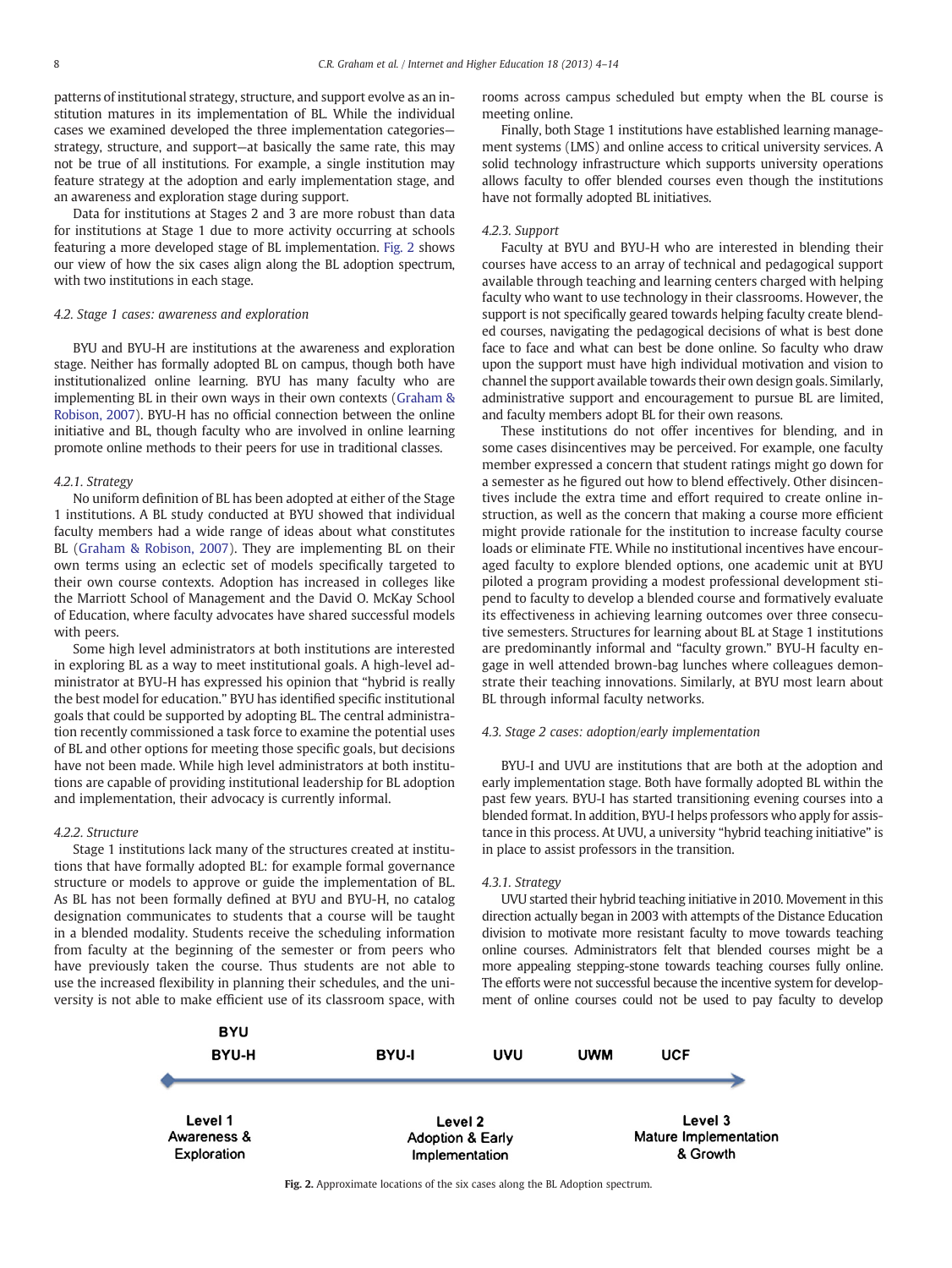blended courses. Additionally, administrators were concerned that blended courses would not reach new audiences and therefore would not expand the university's student base. But after years of rapid growth of the on-campus population, UVU was running out of available classroom space. Thus the university president supported an initiative for hybrid courses as a way to maintain growth without expanding the physical facilities. Academic units began to aggressively recruit faculty to develop these courses, defined specifically as a 50% reduction in face-to-face class sessions.

BYU-I experienced similar strategic needs as its enrollment expanded by approximately a thousand students per year. Administrators saw BL as a sustainable means for addressing that growth while maintaining the quality of their programs, so the official definition requires faculty to "reduce time in a physical classroom." The president and high level administrators support and encourage faculty in pursuing BL. BYU-I has begun with a focus on converting evening courses to a blended format. While both UVU and BYU-I have strategic reasons related to institutional expansion and access, they are very careful to emphasize that they want to incorporate BL in ways that also improve learning for students.

In addition to identifying purposes, institutions at the adoption and early implementation stage have moved to formally articulated policies or standards for BL. BYU-I created a specific document that was disseminated across campus. UVU articulated a set of internal standards used in identifying courses that were "eligible" for redesign, but provided academic departments with full control of the process. Clearly the institutions still viewed the policies as works in progress; documents provided guidance but were flexible enough to be easily changed as the institutional experience developed.

#### 4.3.2. Structure

With the adoption of BL, both UVU and BYU-I established governance structures for overseeing these initiatives. For both institutions, the governance structures align with the academic governance structure. At UVU, academic departments fully control whether or not a course is going to be offered as a hybrid. Similarly, BYU-I has an approval process that involves department leadership. Both institutions have yet to establish an official catalog designation for blended courses, making it hard to clarify flexibility to students building their class schedules and to officially evaluate how many BL courses are being taught any given semester. Both institutions are working toward obtaining the catalog designation and in the interim have ways of communicating to students that a blended course does not meet in class every scheduled day. The work-around at UVU was explained this way:

[U]ntil we had that hybrid designation, we told department chairs and the teachers, when you schedule this course, mark it as technology-enhanced, and then in the notes section indicate that this is hybrid and it only meets one day a week and the rest of the activities are mediated online.

Neither of the institutions appeared at this stage to have mechanisms in place to formally evaluate how well the BL courses were achieving the institutions' desired outcomes of freeing up demands on physical resources. Most of their efforts seemed to be focused toward the logistics required for development and implementation of blended courses. Both BYU-I and UVU have pre-existing student evaluations that will allow them to compare face-to-face courses with their blended counterparts. However, the ideal of establishing common assessments across equivalent courses (independent of the modality) to evaluate and compare student learning outcomes has not yet been reached at either institution.

# 4.3.3. Support

At this stage, administrators at both UVU and BYU-I increased their focus on providing the necessary technical and pedagogical support for BL. For example, BYU-I currently uses a learning management

system that facilitates BL. The school is creating the necessary training to assist new hires and current faculty in combining face-to-face and online instruction. Ways being considered to provide further technical support for instructors implementing BL include training teaching assistants to support their professors in creating and maintaining the technical aspects of BL implementation.

UVU's workshop series includes learning theories and instructional strategies. The university offers a workshop series for full- or part-time faculty to assist them in using necessary technology, among other forms of support. Pedagogical needs are met through workshops and consulting provided as faculty participate in the process of blended course design with the assistance of instructional designers.

[At UVU] the consultation was formalized and evolved over three semesters…It began as a weekly workshop for twelve weeks and then turned into a two-week summer-intensive thing, where right between the semesters they would come in for three days of workshops and then individual consultations for the next week and a half.

Formal faculty incentives consist of development stipends or reduced load for the faculty member for developing a course.

Both BYU-I and UVU are developing processes to help faculty redesign their courses in a blended format. Neither institution has specific BL models that they require faculty to adopt, and both involve instructional designers to help faculty think through the design process, "giv[ing] them suggestions about their learning activities" and "introduce[ing] ideas from different theories of learning or even models of hybrid course design."

#### 4.4. Stage 3 cases: mature implementation/growth

UCF and UWM are institutions at the stage of mature implementation and growth. Both formally adopted BL over 10 years ago. While much of the strategy, structure, and support appear similar to Stage 2 implementation, Stage 3 institutions show signs of maturity developed from their extended implementation period. UCF, for example, adopted BL in 1997, and BL options along with traditional and entirely online course options have become a part of the institutional operation and culture. UWM, which officially adopted BL approximately 11 years ago, has a well-established strategy, structure, and support plan in place.

#### 4.4.1. Strategy

Institutions in the mature implementation and growth stage feature a long-established BL definition, advocacy, implementation process, policy, and purpose. BL on the UWM campus began a decade ago as a "grassroots approach in that the instructors just started teaching blended classes without any sort of administrative demand, request, initiative or anything." Leaders for the move towards blended learning were primarily "teachers understanding the benefits of online and [recognizing] that it was just as effective, if not more effective than face-to-face" and included the flexibility "to push time, to do the course activities on their own time frame." In 2001, UWM received a grant that helped launch a faculty development program for BL. The institution did not adopt a formal definition of BL until 2007 when they received a Sloan fluency/ localness grant, which helped to sharpen their vision and improve the coherency of institutional efforts around that vision. An important aspect of this improvement was to define three stages of BL, consisting of a reduction in seat time replaced by online activities of respectively (1) 20–49%, (2) 50–79%, and (3) 80–99%. While the adoption of BL began as a faculty initiative, central administration became more strategically involved, and BL is now strongly promoted through the provost's office by formally encouraging programs to move towards a blended model.

UCF launched its BL efforts 1997 after realizing that 75% of the students enrolled in their fully online courses happened to live on campus. BL, which UCF calls "mixed-mode," is defined as a "blend of face-to-face and online instruction in which the online component reduces classroom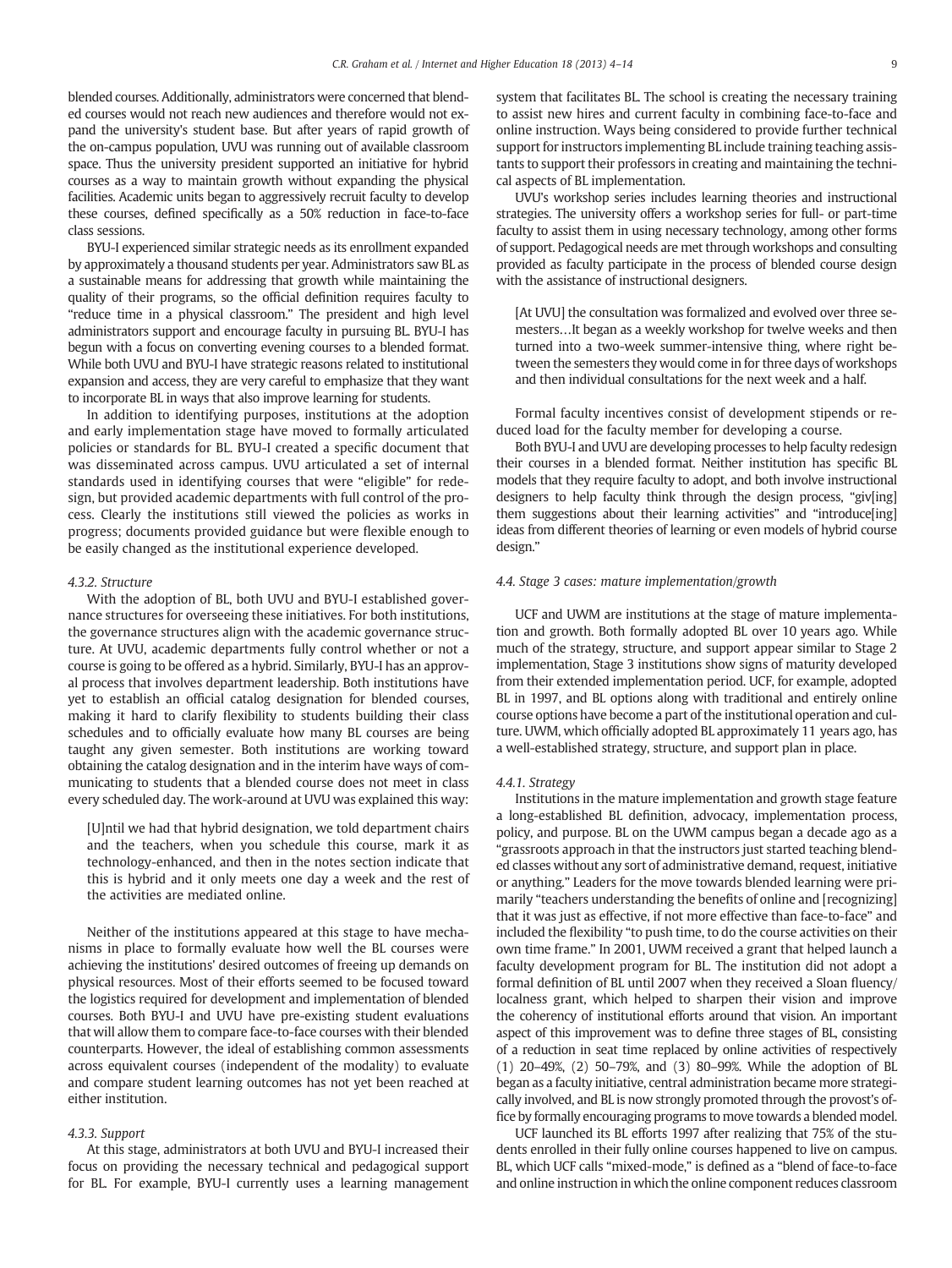attendance." At UCF, teaching and learning processes are viewed as on a continuum from entirely face-to-face to entirely online, with blended being everything in between. At UCF the use of online and blended options has been the primary way for the institution to expand its reach to more students. Despite the institutional desire to increase access to its programs and improve scheduling efficiencies of its on-campus resources, pedagogical effectiveness remains the primary motivation for BL for administration and faculty.

#### 4.4.2. Structure

Both UCF and UWM have robust structures in place that facilitate the steady growth and institutionalization of BL on campus. Both institutions have developed governance structures integrated with their traditional academic governance structures. UWM has a council overseen by the provost's office that involves deans and department chairs coming together to discuss issues related to the institution's online and BL programming. This university also has a "blended users group" for more informal faculty discussions of issues around BL. Similarly, UCF has coordinating meetings with every dean every semester to talk about program directions, successes, and good programs moving online, also to share data with them about their unit's utilization and to share some qualitative results about student performance. Additionally, the graduate dean, undergraduate dean, vice provost of regional campuses, and department chairs often attend these meetings.

Both institutions have general models based on their structural definition of BL (not on pedagogy) that faculty are encouraged to consider. Faculty make their own professional judgments about the pedagogical model of BL they adopt.

At UWM, to meet the definition of blended, faculty must reduce seat time by at least 20%. The dominant models used by faculty are (a) one week on, one week off or (b) at least one day a week replaced with online learning.

[Pedagogically] we don't have a standard blended model that we have implemented on the campus. It is really up to the individual instructor based on several things: learning objectives, course level, as well as the instructor's experience, or comfort with teaching online.

UC F is similar in that they allow flexibility; however they do have a prototype model that is suggested to faculty:

The prototype for our model is one face-to-face session per week. So if it is a M/W/F 1 h per day class, we have one day in the classroom and the rest of the content online. If it is a twice a week course, it would be one of the two times with the rest being online. That is the prototype model. What happens in practice is a little different… So, we allow faculty to be a little bit loose with the model. Approximately 40–45% of our blended classes adhere to the strict one day a week model, which allows us to do scheduling so that three class sections can occupy one normal classroom slot.

UCF has systematically created designations that are available in the registration system for supported modalities as well as the satellite campus location where a course will be taught.

So the opportunity to take a course in a face-to-face classroom or fully online web or blended web or fully online video or blended video is available to any student any semester based on how a given course is offered that term…The students can choose any of those modes any time they are available… It is all available in the catalog and registration systems. So when they go online to register, they can pick a location and mode or a mode with no location, and come up with a list of courses and pick one and sign up for it.

UWM online materials identify degree programs that are designated online or blended. However, blended courses that reduce face-to-face seat time were not officially identified in the university scheduling and registration system until 2008.

So there were some growing pains there where let's say you are teaching a M/W class and you decide Monday is going to be online and you are only going to teach Wednesday face to face. The problem is the scheduling system… the scheduling system is one of the technological infrastructures that can be limiting… so what folks have been trying to do who teach blended is work with scheduling more closely to let them know that "for this semester, I will not be using the rooms on Mondays, so you can give it to somebody else."

Finally, collecting and analyzing rich evaluative data on blended courses is a hallmark of Stage 3 institutions. UCF has nearly two decades of data about student impact, faculty impact, and institutional impact of blended and online courses. Collecting this comparative data is possible because the university systems attach meta-data about modality to courses. Talking about their evaluation process, a faculty member at UCF stated that they "have dug very deep on the factors that associate with success and withdrawal by almost every measure you could find, [including] satisfaction and workload and things of that kind." The data are shared with deans and other administrators to involve them in strategic decision making regarding blended and online course offerings.

UWM does not have a formal process and system for measuring progress of BL implementation across campus, but they are working towards one:

We haven't really had a large-scale survey implementation for blended and online students and looking at their satisfaction and those sorts of things. We have, on a case basis, had faculty and different departments do a control and variable study of face to face verses blended or online and [we] see some statistically significant differences in grades and that sort of thing. So students are doing better in the blended and online classes.

#### 4.4.3. Support

Mature implementation and growth institutions address BL needs with well-established technological support. UCF, for example, has a Division of Information Technologies and Resources that offers support through university libraries, computer services and telecommunications, the Office of Instructional Resources, and the Center for Distributed Learning. Similarly, UWM has increased the capacity of its library and tutoring center to support instructors and students from a distance and at flexible times.

Mature implementation and growth institutions also have professional development well established. Both UCF and UWM have faculty development programs designed to educate faculty on how to effectively blend their courses (see <http://blended.online.ucf.edu/> and [http://hybrid.uwm.](http://hybrid.uwm.edu) [edu\)](http://hybrid.uwm.edu). Additionally, faculty receive monetary or load-reduction incentives to participate in the program (at UCF a one-course load reduction or a direct stipend of equivalent value, approximately \$2500). A UCF faculty member who would like to create a blended course must first attend a required 8-week faculty development workshop (approximately 80 h of work):

Every faculty member who teaches either a fully online or a blended course goes to a required faculty development program that runs approximately eight weeks, and they are paired with an assigned instructional designer who is sort of their concierge to make the transition from the classroom to online and then works with them on an ongoing basis for updates and revisions and teaching courses and so on. So it is through that faculty development process that we acclimate them to the expectations.

UCF has approached the training of their faculty for online and BL very systematically, with almost 90% of faculty participating in the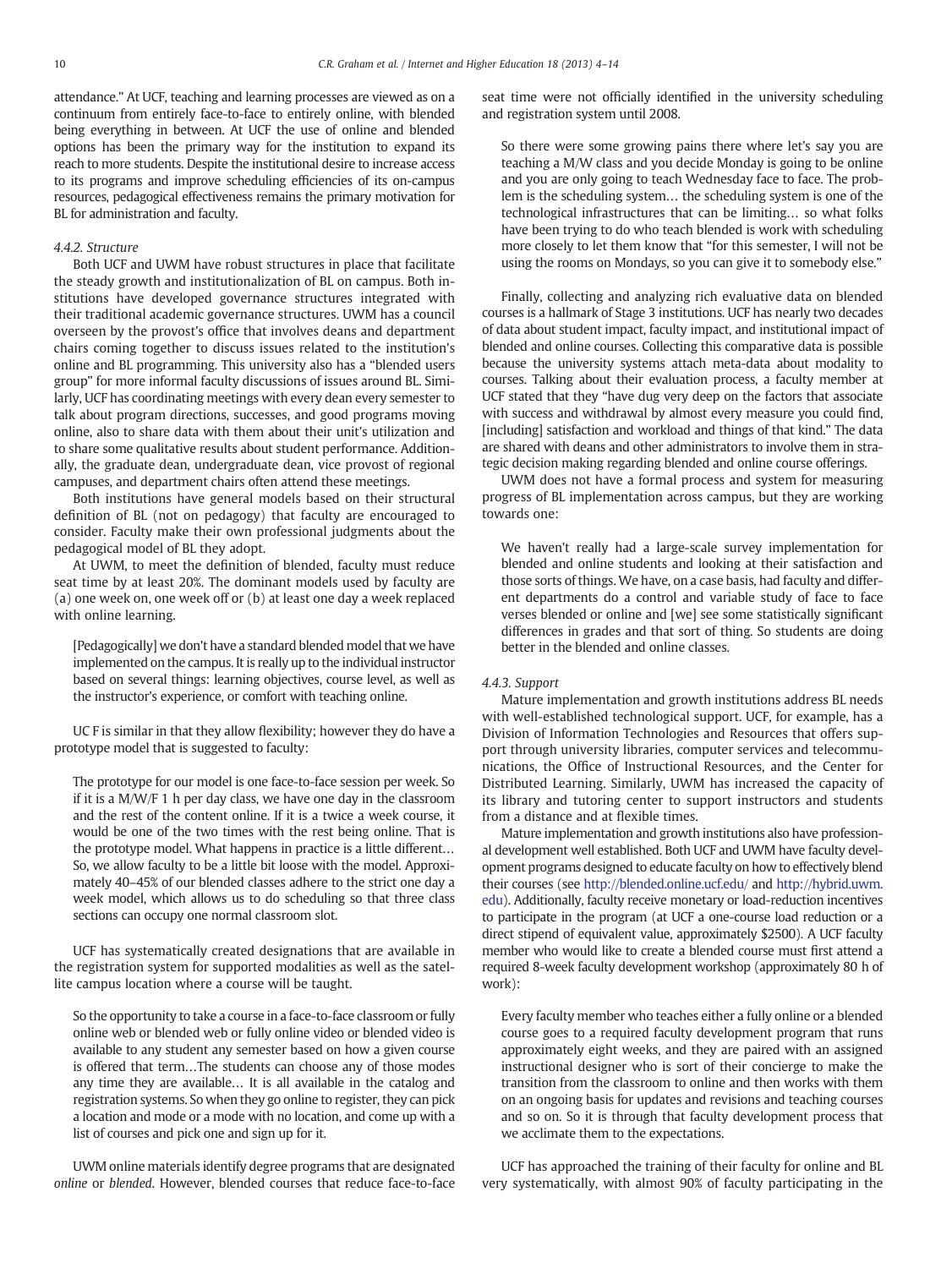<span id="page-7-0"></span>training. Because of the resources involved, faculty must receive approval from their chairs and deans to participate.

At UWM, the faculty development program uses a student-centered, active learning model to guide faculty in the process of course redesign. The UWM program is taught in a blended format, with several faceto-face workshops interspersed and integrated with online learning activities. Faculty incentives to participate in course development at UWM were initially funded through grants. Presently the faculty development program is funded from a core university fund partially supported by student distance education fees.

Most faculty are provided with stipends, usually on average between \$4000 and \$5000 for the redesign of their courses… we know that time and money can be very important for faculty to redesign courses. So there were initial investments from grants from the UW system as well as from the university and it has sort of become the norm here on this campus. So departments know that there is going to be an initial investment redesigning for blended and for online.

# 5. Discussion and conclusion

The six cases discussed in this article show institutions at different stages of adoption and implementation of BL. Institutions at Stage 1, awareness/exploration, are engaged in activities that [Rogers \(2003\)](#page-9-0) would identify as agenda-setting and matching. They are aware of organizational challenges for which BL could be an innovative solution, but they haven't yet made a decision to adopt. In each of the four cases beyond Stage 1, the institutions have aligned BL to solve one or more significant institutional challenges such as a period of rapid growth, desire to give access to more students, lack of physical infrastructure, desire for increased flexibility for faculty and students, etc. The goal of improved learning outcomes was often mentioned by institutions as critical, frequently pushing adoption of BL as a solution to other challenges as well. Many institutional leaders considered BL as a way to address growth, cost, or flexibility challenges while also resonating with faculty as having potential to improve student learning.

Institutions at Stage 2, adoption/early implementation, are engaged in [Rogers \(2003\)](#page-9-0) redefining/restructuring and clarifying activities. Stage 2 institutions have adopted BL and are trying to modify the innovation and organizational structures to help the innovation succeed. In particular, institutions are struggling to develop appropriate governance structures for the blended initiative as well as adjusting university systems (like registration and catalog) to integrate new kinds of course offerings. Stage 2 institutions also put a lot of resources into establishing appropriate course development processes along with pedagogical training and faculty incentives to make the initiatives successful. We found less emphasis than we expected on standardizing learning outcomes and assessments for similar courses taught in different modalities. Common outcomes and assessments are important in determining which instructional approaches and conditions are actually leading to improved student learning.

Institutions as Stage 3, mature implementation/growth, have made BL a routine aspect of their university operations and are working on continual improvement through increased attention to evaluation and data-driven decision making. UCF not only uses its data for important internal decisions, but publishes its findings to benefit other institutions trying to institutionalize BL practices [\(Dziuban, Hartman, Cavanagh, &](#page-9-0) [Moskal, 2011; Dziuban, Hartman, Juge, Moskal, & Sorg, 2006; Dziuban,](#page-9-0) [Hartman, Moskal, Sorg, & Truman, 2004; Dziuban & Moskal, 2011](#page-9-0)). This stage is similar to what [Rogers \(2003\)](#page-9-0) described as routinizing in his process model for organizational innovation.

For each institutional case in this study, BL began at the faculty level. But even when a good number of faculty are able to adopt and implement blended solutions on their own, barriers related to institutional policies, structures, and lack of support can prevent

large-scale faculty adoption of BL and the accompanying institutional benefits. As BL develops from the faculty level and is complemented by institutional attention to policy and support structures, it can be beneficial for the institution, faculty, and students. This study identifies aspects of the adoption and implementation of BL of which interested institutions should take note. For example, institutions should be clear on their purpose for implementation and their definition of blended courses. In general, successful implementers in our study began with an administrative advocate who was able to convince others of the value of pursuing BL. Advocacy then broadened as leaders of academic units became involved in decision making, particularly related to how BL would impact their own units. Additionally, efforts were made to update university data systems used for registration and scheduling so that BL courses could be appropriately labeled and advertised to students.

The six cases of institutional adoption of BL documented in this article show a pattern of growth across three general stages of development that can help guide university administrators interested in the strategic adoption and implementation of BL on campus. Core issues related to institutional strategy, structure, and support were identified. Future research can look more carefully at specific themes within the framework, as well as transitions between its stages. For example, many institutions of higher education that are in the awareness/exploration stage would like to transition to adoption/early implementation. Research related to this transition could investigate how an institution uses adoption of BL to build or strengthen its culture of high quality teaching and learning. Also the boundary between adoption/early implementation and mature implementation/growth is fuzzy. Research could investigate the specific processes and interventions that successful institutions use to institutionalize BL.

Future research could also investigate more deeply any one of the categories identified in the framework. For example, researchers could study what successful administrative advocates for BL do or how different institutional governance structures affect the quality and effectiveness of BL initiatives. Of particular interest would be research that looks at how institutions integrate into the university culture the evaluation of BL required for the purpose of continual improvement and how these institutions use data from BL to improve student learning and dispositions. Additionally research could investigate the value of formal and strategic evaluation of an institution's progress towards the Mature Implementation/Growth stage of BL adoption and implementation. To this end we have provided a self-evaluation checklist in [Appendix B](#page-8-0) that institutions can use and/or modify to evaluate their adoption and implementation efforts.

Finally, little was found in this study regarding how institutions are working to increase student capacities to succeed in blended and online environments. Much of the adoption and implementation work has focused on directly helping and supporting faculty rather than students. Future research might also pursue what challenges students are facing with BL and what successful institutions are doing to help students to choose and succeed with blended options.

#### Appendix A. Interview protocol

- 1. Introduction– quickly explain purpose of study is to better understand the policy and issues surrounding adoption and implementation of BL at their institution.
- 2. General questions
	- a. How does your institution define blended or hybrid learning?
	- b. How did BL get started at your institution?
	- c. What issues and challenges have you faced in trying to implement BL at your institution?
	- d. What is the primary purpose for adopting BL at your institution? (related to improved pedagogy, increased flexibility for students/faculty, reduced costs, etc.)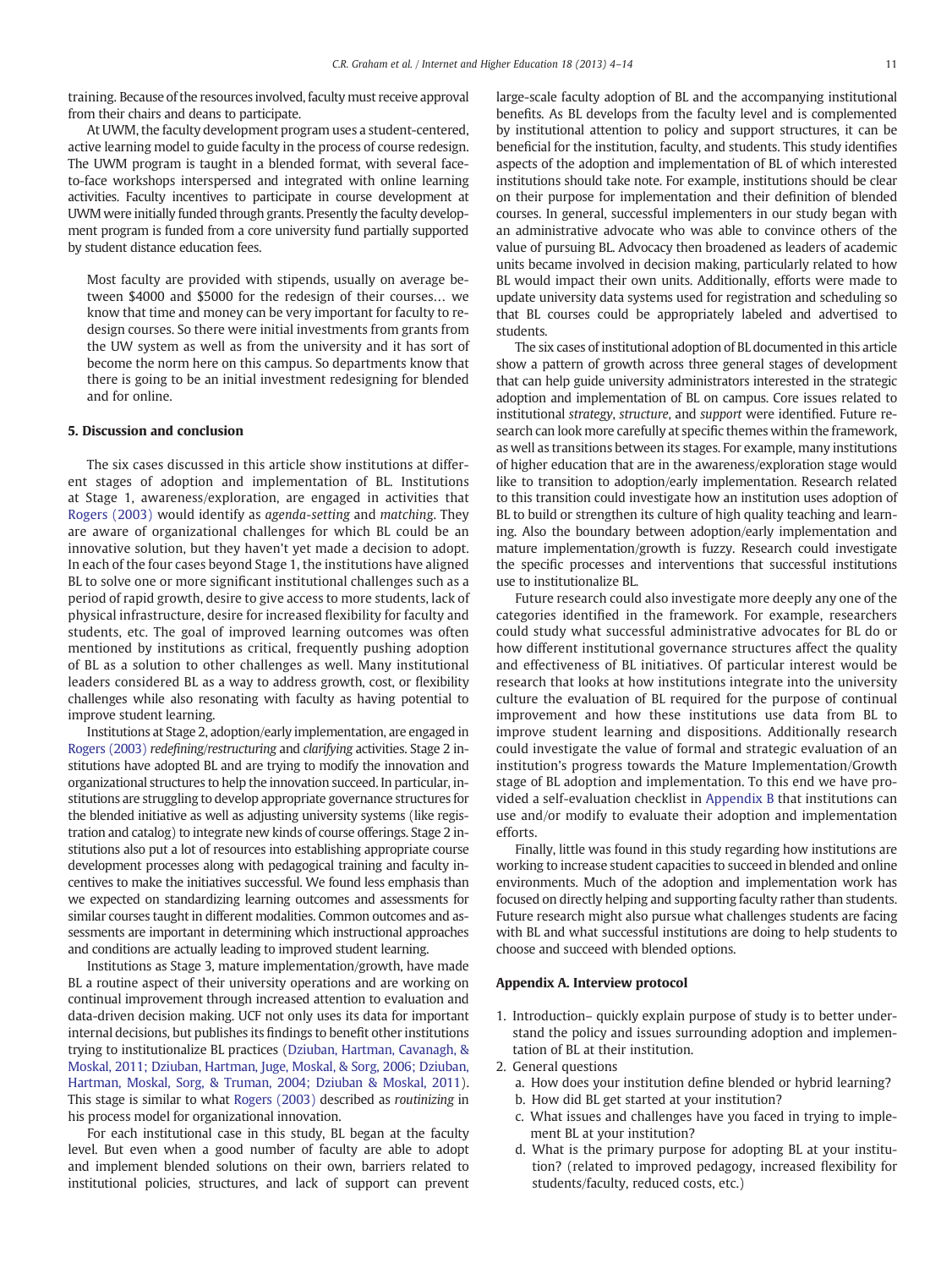- 3. Strategy
	- a. Vision/Plan
		- i. Who is driving/promoting the BL initiatives on campus?
		- ii. Has the vision/purpose for BL been communicated to the campus community? If so how?
		- iii. Does your institution have explicit written policies surrounding blended learning? If so, would you be willing to share them with me.
	- b. Implementation strategy
		- i. Do you have a strategy for implementing BL across your institution? If so, what does it involve?
		- ii. Do you have a strategy for getting buy-in for faculty and department adoption of BL practices?
		- iii. Do you have a strategy for measuring progress of your implementation?
		- iv. How have external constraints such as accreditation affected institutional decisions around blended learning?
- 4. Structure
	- a. Institutional policy structure
		- i. Models—Does the institution have a specific model or architectures that have been adopted for blended learning? If so, explain.
		- ii. Course development—Does the institution have a course development model for blended learning courses? What does the course development process look like?
		- iii. Recruitment—How do faculty become interested in and pursue teaching a blended learning course?
		- iv. Scheduling—How are blended learning courses planned and scheduled?
		- v. Catalog—Can students see whether a course is blended in the catalog? If so, what does it look like to them? How do blended learning sections of a course look different from traditional sections?
	- b. Comparison to F2F and online courses
		- i. Ownership—Where does ownership for blended learning courses reside? (within the academic departments, with a teaching and learning center, with an online learning or continuing education unit, etc.)
		- ii. Are the learning outcomes or competencies the same for blended learning courses as their equivalent courses in the traditional format?
		- iii. Instructors—Do the same instructors teach them?
		- iv. Student–teacher ratios—How do student–teacher ratio expectations compare between F2F and BL courses?
		- v. Assessments—Are students evaluated/assessed the same way in blended learning courses as they are in traditional courses?
		- vi. Faculty load—Do BL courses use a different faculty load structure than F2F courses? (e.g., seat hours vs. merit-based progression)
	- c. Incentive structure
		- i. Faculty incentives—Do you offer any incentives to faculty who implement blended learning? If so, what are they (e.g. tenure incentives, funding, equipment, weighing blended learning courses more heavily than regular classes in measuring teaching load)?
	- d. Physical/Technological infrastructure
		- i. What additional technical infrastructure, if any, has been needed to support the blended learning initiative? (libraries, academic services, )
	- e. Evaluation of implementation
		- i. What institutional-level evaluations are in place to look at the desired outcomes for blended learning institution wide?
		- ii. Do you currently have students or professors report the types of blended learning they utilize in their classes?
		- iii. Do you currently ask students and/or professors to report the level of access, flexibility, and/or quality of blended learning? How?
- 5. Support
	- a. Faculty professional development
		- i. What technological and pedagogical support is available for professors who have decided to teach in a blended learning format?
		- ii. Have you conducted any training for professors regarding how to adopt blended learning in their pedagogy? Please describe.
		- iii. If you held initial training, have you had any subsequent seminars or forums for professors to provide updates and/or best practices? Please describe.
		- iv. Are there plans to increase this support in the future? What are they?
	- b. Student support
		- i. What support is needed for students enrolled in BL courses?
		- ii. What support is available for students in BL courses?
- 6. Final questions
	- a. Any additional institutional issues related to blended learning that you think are relevant to our conversation? If so, please share.
- 7. Thanks for participating.

# Appendix B. Institutional self-evaluation checklist based on the BL adoption framework

- 1. Strategy
- 1.1 Purpose
	- What is your institutional purpose for BL?
		- $\square$  Is your BL purpose a single, uniform policy across the institution?
		- $\Box$  Has that purpose been published?
	- $\square$  If your institution published its purpose some time ago, have you reviewed and determined whether to revise the purpose? What is your next step toward improving your institutional purpose on BL?
- 1.2 Advocacy

What role does the administration take in advocating BL? What role do instructors play in advocating for BL? What role do departments/colleges play in advocating for BL?  $\Box$  Is advocacy occurring formally?

What is your next step to increasing advocacy for BL?

1.3 Implementation

What groups are the driving forces of BL implementation (eg. administrators, faculty, departments/colleges)? How are they implementing it?

- $\square$  Instructors are involved in BL implementation.
- $\Box$  Administrators are involved in BL implementation.
- □ Departments and colleges are involved in BL implementation.

What is your next step toward wide spread implementation?

# 1.4 Definition

- What is your institutional BL definition if you have one?
- $\Box$  Is your BL definition a single, uniform definition across the institution?
- $\square$  Has that definition been published?
- $\square$  Are members of your institution aware of the published definition?
- $\Box$  If your institution published a uniform definition some time ago, have you reviewed and determined whether to revise the definition?

What is your next step to improving your BL definition?

- 1.5 Policy
	- $\Box$  Has your institution developed a policy regarding BL?
	- $\Box$  Are there multiple policies regarding BL, or is there a single, uniform policy?
	- $\Box$  Has that policy been published?

<span id="page-8-0"></span>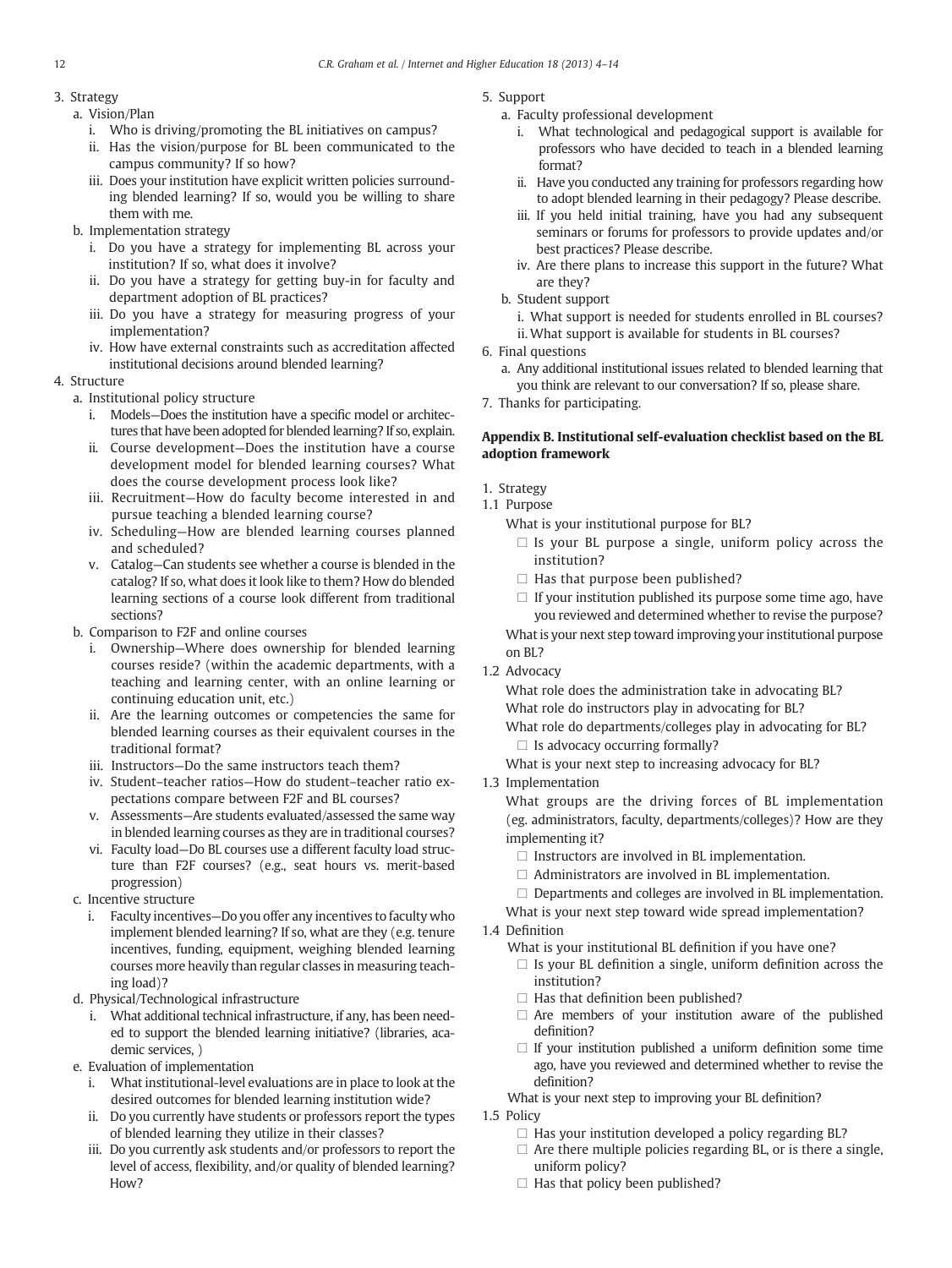- <span id="page-9-0"></span> $\Box$  How many members of your institution are aware of the published definition?
- $\Box$  If your institution published a policy some time ago, have you reviewed and determined whether to revise the definition? What is your next step in developing BL policy?
- 2. Structure
- 2.1 Governance

Currently, who in your institution oversees BL approval and implementation?

 $\square$  Is faculty aware of the approval process for BL?

 $\Box$  Is BL implementation regulated by the department or college? What is the next step to robust governance structures?

2.2 Models

What is your current policy on BL models?

- $\Box$  Is your BL policy on models published to the faculty?
- $\square$  Does your institution encourage utilization of the approved BL models?
- $\square$  If your institution has developed and encouraged BL models, does it use evaluation data to review and, if necessary, revise approved BL models?

What is the next step to creating a formal BL policy on models? 2.3 Scheduling

Do students understand what BL course designations signify? What is the source of their understanding?

 $\square$  Does your institution's course catalog/registration system designate BL courses as such?

What is your next step in developing a BL friendly scheduling system?

2.4 Evaluation

What evaluation process is currently used for your blended courses? Who conducts the evaluation?

How is the evaluation data used?

 $\Box$  Are the evaluations uniform?

What is your next step to develop a systematic evaluation process?

- 3. Support
- 3.1 Technical
	- What technical support does your institution feature?
	- $\square$  Does your institution offer technical support specifically for instructors implementing BL?
	- $\Box$  Does your institution offer technical support to students using BL?
	- $\Box$  Is technical support well-established for instructors and students?

What is the next step to improve your technical support?

3.2 Pedagogical

What is your institutions BL developmental process? Who oversees the BL course development process (e.g. colleges/ departments, administration)?

- $\Box$  Are instructors aware of the process?
- $\square$  If your institution has developed a BL developmental process, do you regularly review and improve the process?

What is your next step to improve this process?

3.3 Incentives

What types of incentives are available to faculty for implementing a blended course (e.g. monetary incentive, reduction in course load)?  $\Box$  Are instructors aware of those incentives?

- 
- $\Box$  If your institution established those incentives some time ago, have you reviewed and made any necessary updates/revisions to the incentives?
- What is your next step to improve your incentive structure?

## References

- Allen, I. E., Seaman, J., & Garrett, R. (2007). Blending in: The extent and promise of blended education in the United States. Retrieved from [http://sloanconsortium.org/sites/](http://sloanconsortium.org/sites/default/files/Blending_In.pdf) default/fi[les/Blending\\_In.pdf](http://sloanconsortium.org/sites/default/files/Blending_In.pdf)
- Al-Sarrani, N. (2010). Concerns and professional development needs of science faculty at Taibah University in adopting blended learning (Doctoral Dissertation). Retrieved from <http://krex.k-state.edu/dspace/bitstream/2097/3887/1/NauafAl-Sarrani2010.pdf>.
- Battaglino, T. B., Haldeman, M., & Laurans, E. (2012). The costs of online learning. Retrieved from [http://www.edexcellencemedia.net/publications/2012/20120110-the](http://www.edexcellencemedia.net/publications/2012/20120110-the-costs-of-online-learning/20120110-the-costs-of-online-learning.pdf)[costs-of-online-learning/20120110-the-costs-of-online-learning.pdf](http://www.edexcellencemedia.net/publications/2012/20120110-the-costs-of-online-learning/20120110-the-costs-of-online-learning.pdf)
- Casanovas, I. (2010). Exploring the current theoretical background about adoption until institutionalization of online education in universities: Needs for further research. Electronic Journal of e-Learning, 8(2), 73–84 (Retrieved from [www.](http://www.ejel.org) [ejel.org\)](http://www.ejel.org)
- Casanovas, I. (2011). The impact of communicating institutional strategies on teachers attitude about adopting online education. 6th International Conference on e-Learning-ICEL 2011, 8. (pp. 62–71)British Columbia, Canada: Kelowna.
- Dziuban, C., & Moskal, P. (2011). A course is a course is a course: Factor invariance in student evaluation of online, blended and face-to-face learning environments. The Internet and Higher Education, 6, : Elsevier B.V, http://dx.doi.org[/10.1016/j.iheduc.2011.05.003](http://dx.doi.org/10.1016/j.iheduc.2011.05.003).
- Dziuban, C., Hartman, J., Moskal, P., Sorg, S., & Truman, B. (2004). Three ALN modalities: An institutional perspective. Elements of Quality Online Education: Into the Mainstream (pp. 127–148). Incomplete Reference.
- Dziuban, C., Hartman, J., Juge, F., Moskal, P., & Sorg, S. (2006). Blended learning enters the mainstream. In C. J. Bonk, & C. R. Graham (Eds.), The handbook of blended learning: Global perspectives, local designs (pp. 195–208). San Francisco, CA: Pfeiffer Publishing.
- Dziuban, C. D., Hartman, J. L., Cavanagh, T. B., & Moskal, P. D. (2011). Blended courses as drivers of institutional transformation. In A. Kitchenham (Ed.), Blended learning across disciplines: Models for implementation (pp. 17–37). Hershey, PA: IGI Global.
- Fontana, A., & Frey, J. H. (2000). The interview: From structured questions to negotiated text. In N. K. Denzin, & Y. S. Lincoln (Eds.), Handbook of qualitative research (pp. 645–672). (2nd ed.). Thousand Oaks, CA: SAGE Publications.
- Garrison, D. R., & Kanuka, H. (2004). Blended learning: Uncovering its transformative potential in higher education. The Internet and Higher Education, 7(2), 95–105, http://dx.doi.org/[10.1016/j.iheduc.2004.02.001](http://dx.doi.org/10.1016/j.iheduc.2004.02.001).
- Graham, C. R. (2013). Emerging practice and research in blended learning. In M. J. Moore (Ed.), Handbook of distance education (pp. 333–350). (3rd ed.). New York, NY: Routledge.
- Graham, C. R., & Robison, R. (2007). Realizing the transformational potential of blended learning: Comparing cases of transforming blends and enhancing blends in higher education. In A. G. Picciano, & C. D. Dziuban (Eds.), Blended learning: Research perspectives (pp. 83–110). Needham, MA: The Sloan Consortium.
- Halverson, L. R., Graham, C. R., Spring, K. J., & Drysdale, J. S. (2012). An analysis of high impact scholarship and publication trends in blended learning. Distance Education, 33(3), 381–413, http://dx.doi.org/[10.1080/01587919.2012.723166](http://dx.doi.org/10.1080/01587919.2012.723166).

Lincoln, Y. S., & Guba, E. G. (1985). Naturalistic inquiry. Newbury Park, CA: SAGE Publications, http://dx.doi.org/[10.1016/j.apnu.2009.05.001](http://dx.doi.org/10.1016/j.apnu.2009.05.001).

- Martin, M. H. (2003). Factors influencing faculty adoption of Web-based courses in teacher education programs within the State University of New York (Doctoral Dissertation). Retrieved from [http://scholar.lib.vt.edu/theses/available/etd-04282003-161823/.](http://scholar.lib.vt.edu/theses/available/etd-04282003-161823/)
- Merriam, S. B. (1998). Qualitative research and case study applications in education. (2nd ed.). San Francisco, CA: Jossey-Bass.
- Nason, C. (2008). A qualitative study of the implementation of a community college hybrid course (Master's Thesis). Retrieved from [http://qspace.library.queensu.ca/bitstream/](http://qspace.library.queensu.ca/bitstream/1974/1571/1/Nason_Corey_M_200809_MEd%20.pdf) [1974/1571/1/Nason\\_Corey\\_M\\_200809\\_MEd%20.pdf.](http://qspace.library.queensu.ca/bitstream/1974/1571/1/Nason_Corey_M_200809_MEd%20.pdf)
- Niemiec, M., & Otte, G. (2009). An administrator's guide to the whys and hows of blended learning. Journal of Asynchronous Learning Networks, 13(1), 19–30 (Retrieved from [http://www.eric.ed.gov/ERICWebPortal/contentdelivery/](http://www.eric.ed.gov/ERICWebPortal/contentdelivery/servlet/ERICServlet?accno=EJ837541) [servlet/ERICServlet?accno=EJ837541\)](http://www.eric.ed.gov/ERICWebPortal/contentdelivery/servlet/ERICServlet?accno=EJ837541)
- Norberg, A., Dziuban, C. D., & Moskal, P. D. (2011). A time-based blended learning model. On the Horizon, 19(3), 207–216, http://dx.doi.org/[10.1108/10748121111163913.](http://dx.doi.org/10.1108/10748121111163913)
- Oliver, M., & Trigwell, K. (2005). Can "blended learning" be redeemed? E-Learning and Digital Media, 2(1), 17–26, http://dx.doi.org[/10.2304/elea.2005.2.1.2.](http://dx.doi.org/10.2304/elea.2005.2.1.2)
- Picciano, A. G. (2006). Blended learning: Implications for growth and access. Journal of Asynchronous Learning Networks, 10(3), 95–102.
- Picciano, A. G. (2009). Blending with purpose: The multimodal model. Journal of the Research Center for Educational Technology, 5(1), 4–14.
- Piper, T. (2010). What policy changes do experts recommend K-12 instructional leaders enact to support the implementation of online instruction and learning? (Doctoral Dissertation). Available from ProQuest Dissertations and Theses database. (UMI No. 3430711).
- Powell, A. (2011). A case study of E-Learning initiatives in New Zealand's secondary schools (Doctoral Dissertation). Retrieved from [http://pepperdine.contentdm.oclc.](http://pepperdine.contentdm.oclc.org/cdm/singleitem/collection/p15093coll2/id/120/rec/1) [org/cdm/singleitem/collection/p15093coll2/id/120/rec/1](http://pepperdine.contentdm.oclc.org/cdm/singleitem/collection/p15093coll2/id/120/rec/1).

Rogers, E. (2003). Diffusion of innovations (5th ed.). New York, NY: Free Press.

- Ross, B., & Gage, K. (2006). Global perspectives on blended learning: Insight from WebCT and our customers in higher education. In C. J. Bonk, & C. R. Graham (Eds.), Handbook of blended learning: Global perspectives, local designs (pp. 155–168). San Francisco, CA: Pfeiffer Publishing.
- Rossett, A., Douglis, F., & Frazee, R. V. (2003). Strategies for building blended learning. Learning Circuits Alexandria, VA. Retrieved from [http://www.amanet.org/training/](http://www.amanet.org/training/whitepapers/Blended-Learning-Opporunities-45.aspx) [whitepapers/Blended-Learning-Opporunities-45.aspx](http://www.amanet.org/training/whitepapers/Blended-Learning-Opporunities-45.aspx)
- Schneider, K. (2010). Ontario colleges in the digital age: Understanding the student experience, perceptions and attitudes of online learning at one Ontario college (Doctoral Dissertation). Retrieved from <http://hdl.handle.net/1807/24873>.
- Sharpe, R., Benfield, G., Roberts, G., & Francis, R. (2006). The undergraduate experience of blended e-learning: A review of UK literature and practice (pp. 1–103). The Higher Education Academy Incomplete Reference.
- Shea, P. (2007). Bridges and barriers to teaching online college courses: A study of experienced online faculty in thirty-six colleges. Journal of Asynchronous Learning Networks, 11(2), 73–128.